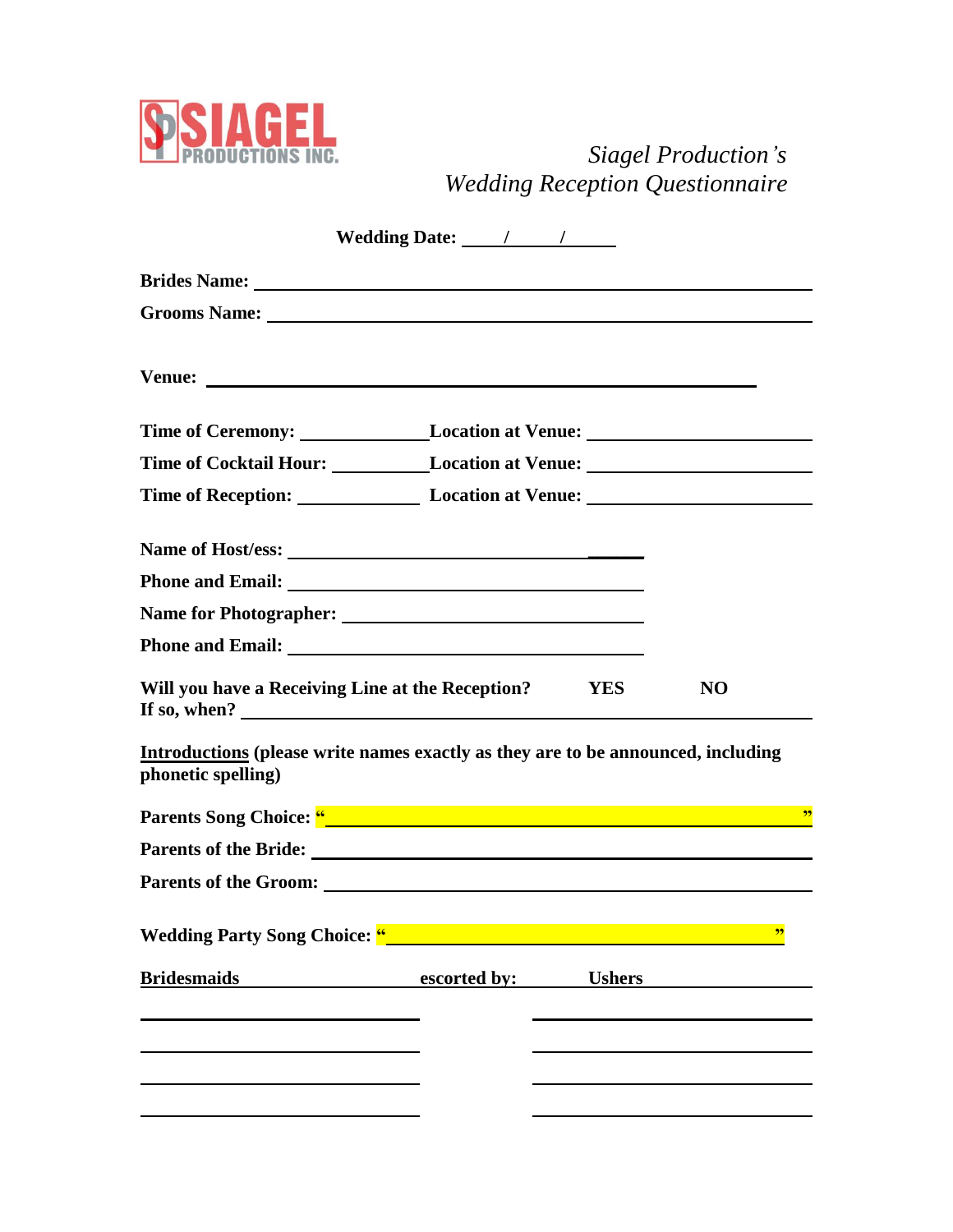| How will the Bride and Groom be introduced?                                                                                                                                                                                                                                     |                                                                                                                                                                                                                                                          |            |                |                                       |
|---------------------------------------------------------------------------------------------------------------------------------------------------------------------------------------------------------------------------------------------------------------------------------|----------------------------------------------------------------------------------------------------------------------------------------------------------------------------------------------------------------------------------------------------------|------------|----------------|---------------------------------------|
| Song Choice: " Manual Charles Contained by Choice: "                                                                                                                                                                                                                            |                                                                                                                                                                                                                                                          |            |                | 99                                    |
| <b>First Dance</b><br>Please submit your first dance song link, or e-mail the actual song file to your event                                                                                                                                                                    | Song Choice: "                                                                                                                                                                                                                                           |            |                | $\overline{\mathbf{52}}$              |
| coordinator. We would love to ensure that you have the correct version of your                                                                                                                                                                                                  |                                                                                                                                                                                                                                                          |            |                |                                       |
| important first dance!<br><b>Time of First Dance:</b> After Introductions<br>(Check One)                                                                                                                                                                                        |                                                                                                                                                                                                                                                          |            |                |                                       |
| Will the wedding party be invited up for the first dance?                                                                                                                                                                                                                       |                                                                                                                                                                                                                                                          |            | <b>YES</b>     | <b>NO</b>                             |
| <b>Names and Order of Toasts/Blessings</b>                                                                                                                                                                                                                                      |                                                                                                                                                                                                                                                          |            |                |                                       |
| $\frac{1}{2}$                                                                                                                                                                                                                                                                   |                                                                                                                                                                                                                                                          |            |                |                                       |
| 2)                                                                                                                                                                                                                                                                              |                                                                                                                                                                                                                                                          |            |                |                                       |
| 3)                                                                                                                                                                                                                                                                              |                                                                                                                                                                                                                                                          |            |                |                                       |
| Will you be performing a Cake Cutting Ceremony?                                                                                                                                                                                                                                 |                                                                                                                                                                                                                                                          |            | <b>YES</b>     | <b>NO</b><br>$\overline{\mathcal{D}}$ |
| <b>Time of Cake Cutting:</b>                                                                                                                                                                                                                                                    |                                                                                                                                                                                                                                                          |            |                |                                       |
| (Check One)                                                                                                                                                                                                                                                                     | After main course<br><b>Other</b> and the state of the state of the state of the state of the state of the state of the state of the state of the state of the state of the state of the state of the state of the state of the state of the state of th |            |                |                                       |
| <b>Number of courses:</b><br>Will your meal be: SERVED / STATIONS / BUFFETT                                                                                                                                                                                                     |                                                                                                                                                                                                                                                          |            |                |                                       |
| Will the Bride dance with her Father?<br>Song Choice: "<br><u> and a set of the set of the set of the set of the set of the set of the set of the set of the set of the set of the set of the set of the set of the set of the set of the set of the set of the set of the </u> |                                                                                                                                                                                                                                                          | <b>YES</b> | N <sub>O</sub> | 99                                    |
| Will the Groom dance with his Mother?                                                                                                                                                                                                                                           |                                                                                                                                                                                                                                                          | <b>YES</b> | N <sub>O</sub> |                                       |
| Song Choice: "                                                                                                                                                                                                                                                                  |                                                                                                                                                                                                                                                          |            |                | 99                                    |
| Please submit your parent/child dances song link, or e-mail the actual song files to                                                                                                                                                                                            |                                                                                                                                                                                                                                                          |            |                |                                       |
| your event coordinator. We would love to ensure that you have the correct version of                                                                                                                                                                                            |                                                                                                                                                                                                                                                          |            |                |                                       |
| your important moments!                                                                                                                                                                                                                                                         |                                                                                                                                                                                                                                                          |            |                |                                       |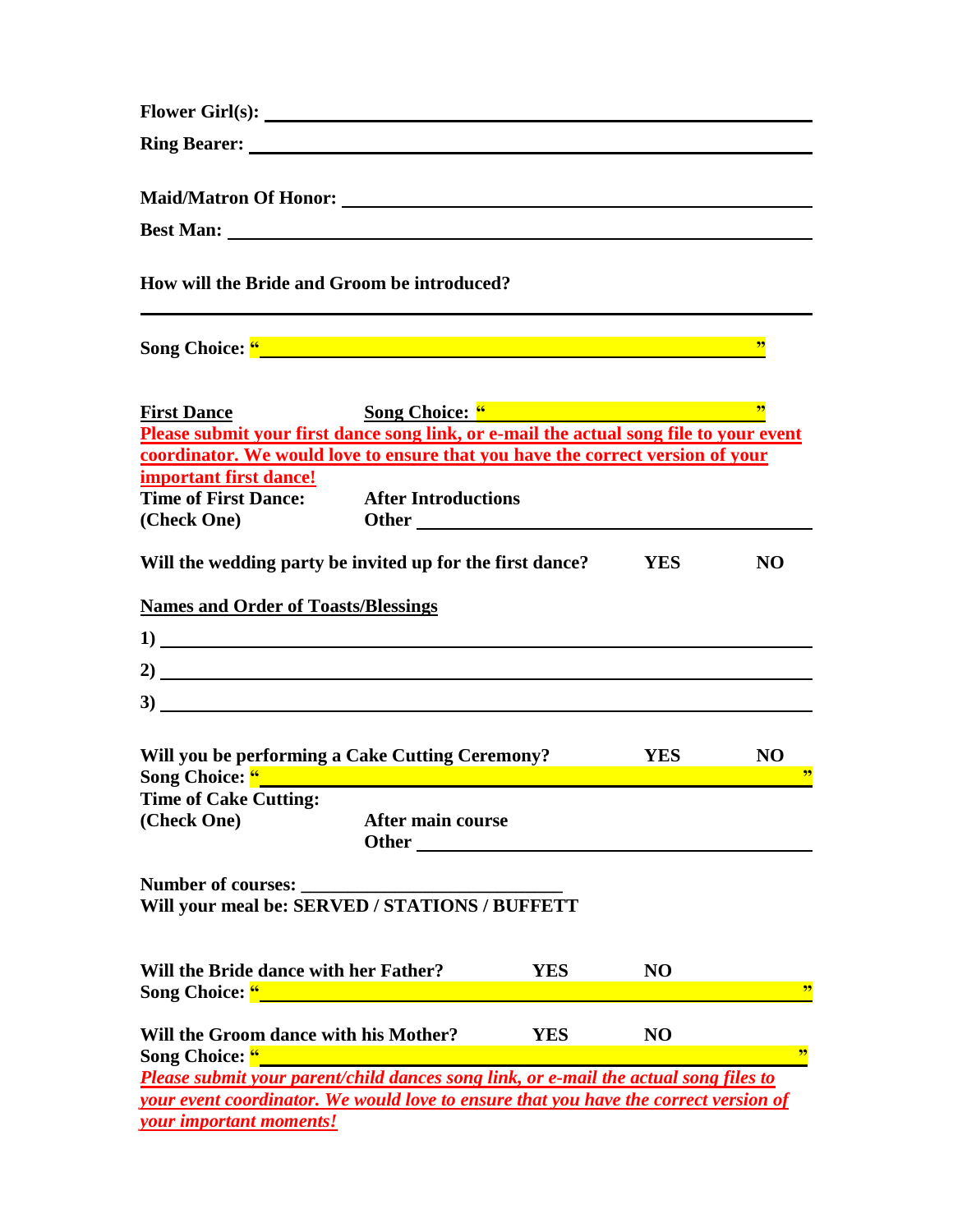| Announce that centerpieces are to be given away? |                                               |                | YES | NO |    |
|--------------------------------------------------|-----------------------------------------------|----------------|-----|----|----|
| <b>Throwing of the Bouquet?</b>                  | <b>YES</b>                                    | N <sub>O</sub> |     |    |    |
| Song Choice: "                                   |                                               |                |     |    |    |
| <b>Throwing of the Garter?</b>                   | YES                                           | N <sub>O</sub> |     |    |    |
| <b>Song Choice:</b> "                            |                                               |                |     |    | 99 |
| Will there be a last dance?                      | YES                                           | N <sub>O</sub> |     |    |    |
| Song Choice: "                                   |                                               |                |     |    | 99 |
| <b>Method of last dance:</b><br>(Check One)      | Announce last song, everyone invited to dance |                |     |    |    |

**Circle around Bride and Groom Circle then eventually invite everyone to join Circle for last dance then one more song for everyone**

**\_\_\_\_\_\_\_\_\_\_\_\_**

**Will Siagel Productions be providing music for your ceremony? YES NO**

**Pre-Ceremony Music (circle):** 

| <b>Classical</b>                                 | .lazz | <b>Religious</b> | <b>Instrumental</b> | Contemporary |     |
|--------------------------------------------------|-------|------------------|---------------------|--------------|-----|
| <b>Wedding Party Processional Song Choice: "</b> |       |                  |                     |              | -99 |
| <b>Bridal Processional Song Choice: "</b>        |       |                  |                     |              | -99 |
| <b>Recessional Song Choice: "</b>                |       |                  |                     |              | -99 |

**Reception Notes:**

**How many guests will you be having and what are their age ranges?**

**Are there any special requests or announcements?**